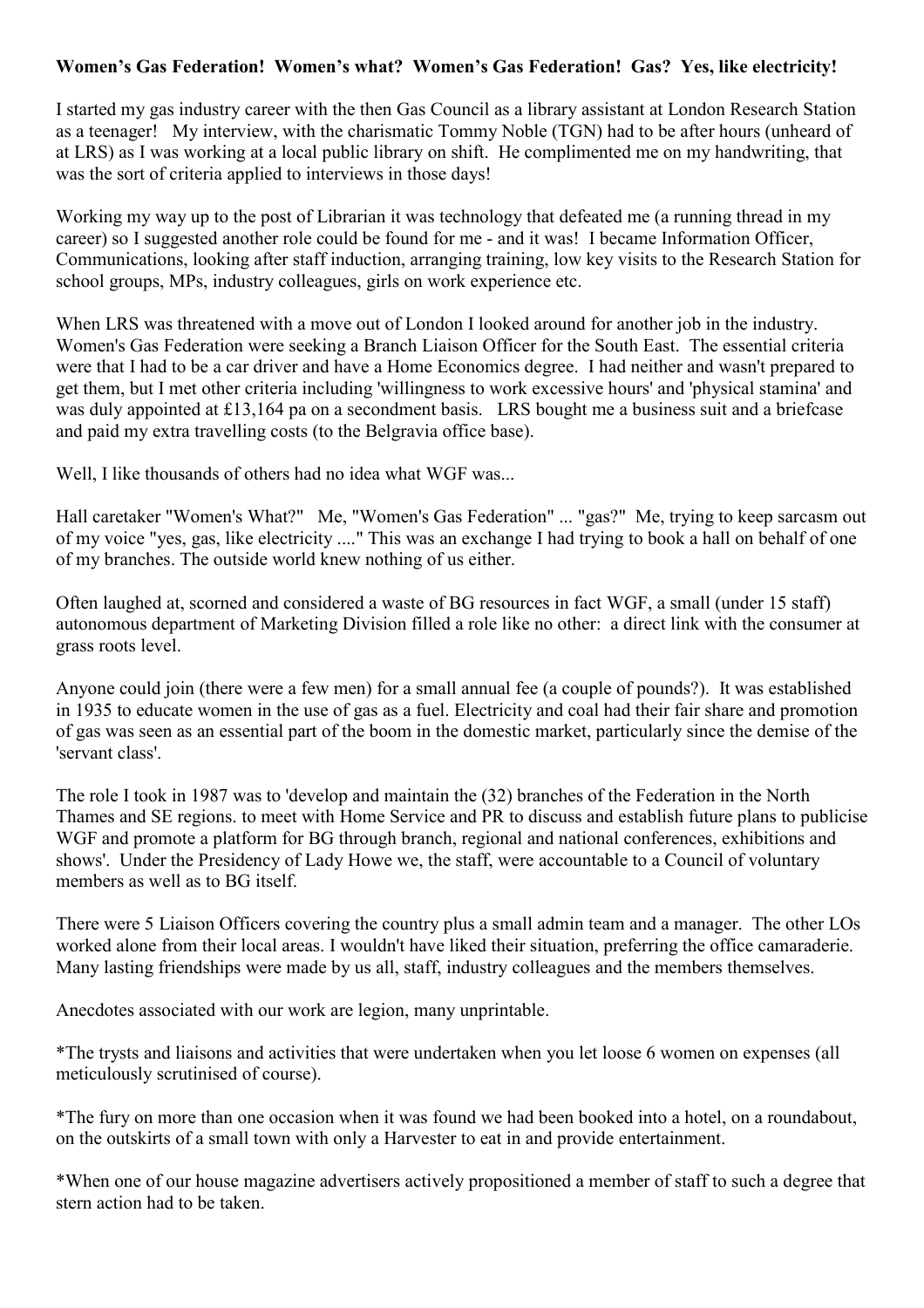\*When a disbelieving Conference audience saw one of us, just on retirement age, proudly parading in one of her original 1960s mini dresses.

\*When, at a get together, a miniature train at Bicton Park tipped a carriage load of members out on to the tracks - luckily only one was hospitalised.

\*When I went to Rayleigh branch, but to Rayleigh Kent not Rayleigh Essex.

\*When I failed to show at a champagne lunch in my honour that I'd omitted to put in my diary.

\*When Barbara Castle, who'd been a conference speaker, had to gently reprimand my colleague to go a bit slower en route to catch a plane - reminding her that as an ex Transport Minister a speeding ticket would not be good press.

\*When I spent an evening running up and down hundreds of steps in Durham Castle's best b&b suite with milk for speaker Sue Arnold's new baby and later falling up the steps with a tray of glasses - no time to worry about cuts and bruises - remember the physical stamina job criterion.

\*Walking down Whitehall in the pouring rain wearing purple, green and white sashes on International Women's Day

\*The time I asked a rather well-heeled and well connected member to open a wine box. Clearly she had never seen, or indeed even heard of such a thing

\*The subterfuges to help dislodge an unpopular committee member and the struggles to persuade members to take on branch committee roles. It was heartening however, to see how many of these women developed skills they didn't know they possessed.

\*Disapproval when I returned from a long long lunch with representatives of the National Council for Voluntary Organisations having enjoyed sitting on the floor of the Institute for Contemporary Arts listening to Peggy Seeger sing protest songs

\*The look on Geoffrey Howe's face when he wandered in to a cocktail party at his official residence to be met by dozens of women enjoying his hospitality courtesy of his wife

Branch activities were varied; charity fundraising, fashion shows, endless Colour Me Beautiful sessions, cookery demos (much consternation when new health and safety rules meant the food could not be tasted). Speakers on a myriad of topics, "Breeding Budgies", "Secrets of the Royals", "The World of Tea Towels" - I mock, but gently. The talks on the whole were entertaining and informative. And at each meeting a raffle, tea and a reminder that BG paid for their hall and we had a budget to spend on the branches to develop their links with the industry. Always a warm welcome, even a bed one night for me when my transport home didn't turn up.

One of the aims of WGF was to maintain a network of contacts with other women's organisations to promote the role of women in society. WGF was the seventh largest women's organisation in Britain behind the Movement for the Ordination of Women, the Soroptomists, the Fawcett Society as well as the Townswomen's Guild and the WI. We represented WGF and therefore the industry and felt privileged to have worked with so many inspirational and influential women and groups.

Over the years the WGF became an anachronism. No longer did most women feel the need to belong to Clubs, royalty no longer graced our events although high profile personalities such as Mary Stott, Sue McGregor and Cliff Michelmore were happy to speak and host conferences etc. Then of course there was privatisation of the industry.